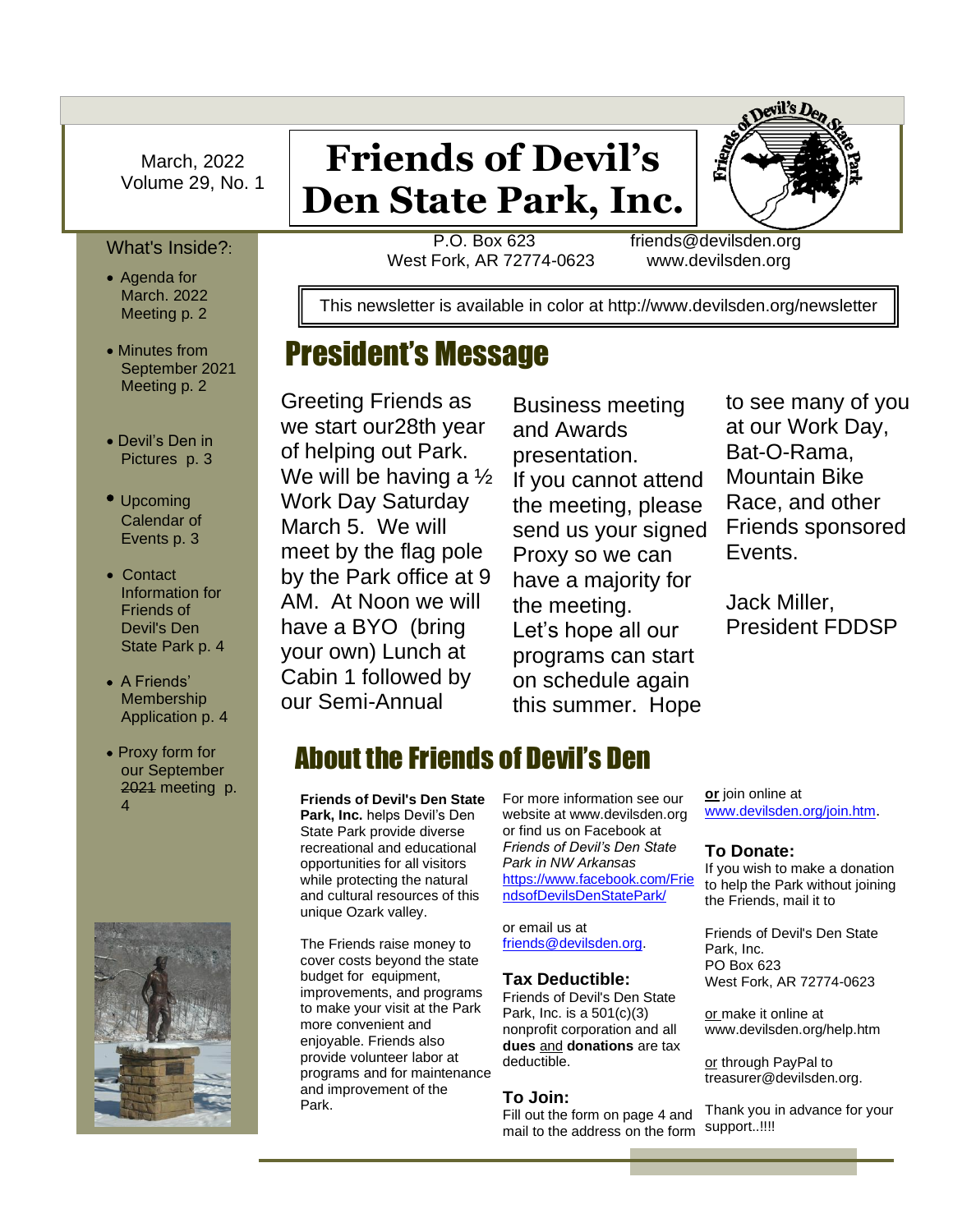## FDDSP General Membership Meeting Agenda



**3/5/2022**

Call to order about 12:30pm (after half-workday and BYO lunch) in Cabin 1. Approval of September 2021 minutes Financial Reports 2021 final report 2022 YTD

Membership Report Old Business None New Business Requests and reports from Park Staff 2021 Awards ceremony Adjournment

## **MINUTES - Friends of Devil's Den State Park Inc.** . Membership Meeting 9/18/2021(including postponed March meeting):

Call to order at 4:00PM in Cabin 6 by President John Crochet. Members present were: John Crochet, Jack Miller, Myra Collins, Aimee Crochet and Park staff member(s) Terry Anderson and Kara Helton.

Proxies were submitted on behalf of Marie Lookingbill to Jack Miller; Harry Harnish, Martha and Thurman Ragar to John Crochet. The Chair appoints Jack Miller to vote all proxies.

Approval of September 2020 minutes Jack Miller made a motion and a second by Aimee Crochet to waive the reading of minutes of the March 7, 2020 membership meeting and adopt the minutes as published in the newsletter. Without objection it was so ordered.

John submits a report of the February 2021 Board email action (postponing the March 2021 meeting to coincide with this meeting) to be attached to the minutes of this meeting.

### Financial Report

Aimee submits a written report on the finances for 2020 and another from January 1 to September 17, 2021. Jack moves and Myra seconds that we accept both financial reports. Without objection it was so ordered.

Membership Report John as Membership Chairman reported

22 memberships of which 14 are family and 8 are individual for a total of 36 voting members. The Chair rules that the Quorum is 4 and that the quorum for non-agenda items is 12 and the first is met.

Requests from the Park Staff was for a PA system, approved without objection for up to \$250.00.

Old Business Awards for 2020 John announced the following awards were awarded by mail earlier this year: Miller, Jack Dillwyn Paxson/Yellow Rock Crochet, John & Aimee Butterfield Trail Huff, Pat & Carole Butterfield Trail Turnbill, Rick & Shapland, Karen

Butterfield Trail Hughes, Charles & Reba Quail Valley Ragar, Thurman & Martha Quail Valley

New Business Park Staff on 2020 and 2021 Events These were presented in prior agenda item. Those for 2021 will be considered in the Budget agenda item.

Election of Officers for 2022 John nominates Jack Miller as President, Myra Collins as Vice-President, Aimee Crochet as Secretary,

and himself as Treasurer.

There being no further nominations Aimee moved and Jack seconded election of those nominees by acclamation. Without objection it was so ordered.

Email account domain registration, webhosting

John: GoDaddy replaced our included email hosting with a 2 month free trial of Microsoft Office 365, which would have been about \$30 per year to continue. John looked into various options and found that the email host functions of our current webhost (limitless hosting) covered most of what we needed. GoDaddy domain registration expires 10/25 renewal is about \$21 (enough in the budget left to cover it). Namecheap would be about \$15/yr (\$11.50 this year). Tradeoff is setting it up for the change.

### 2022 Budget

John submitted a written budget proposal for 2022. Aimee moves and Jack seconds that we adopt the budget as amended as per the staff requests as follows: None.

Without objection it was so ordered.

### Adjournment

There being no further business the meeting adjourned with the next meeting on March 6, 2022 at 12:30 PM at Cabin 1.

Myra Collins, Secretary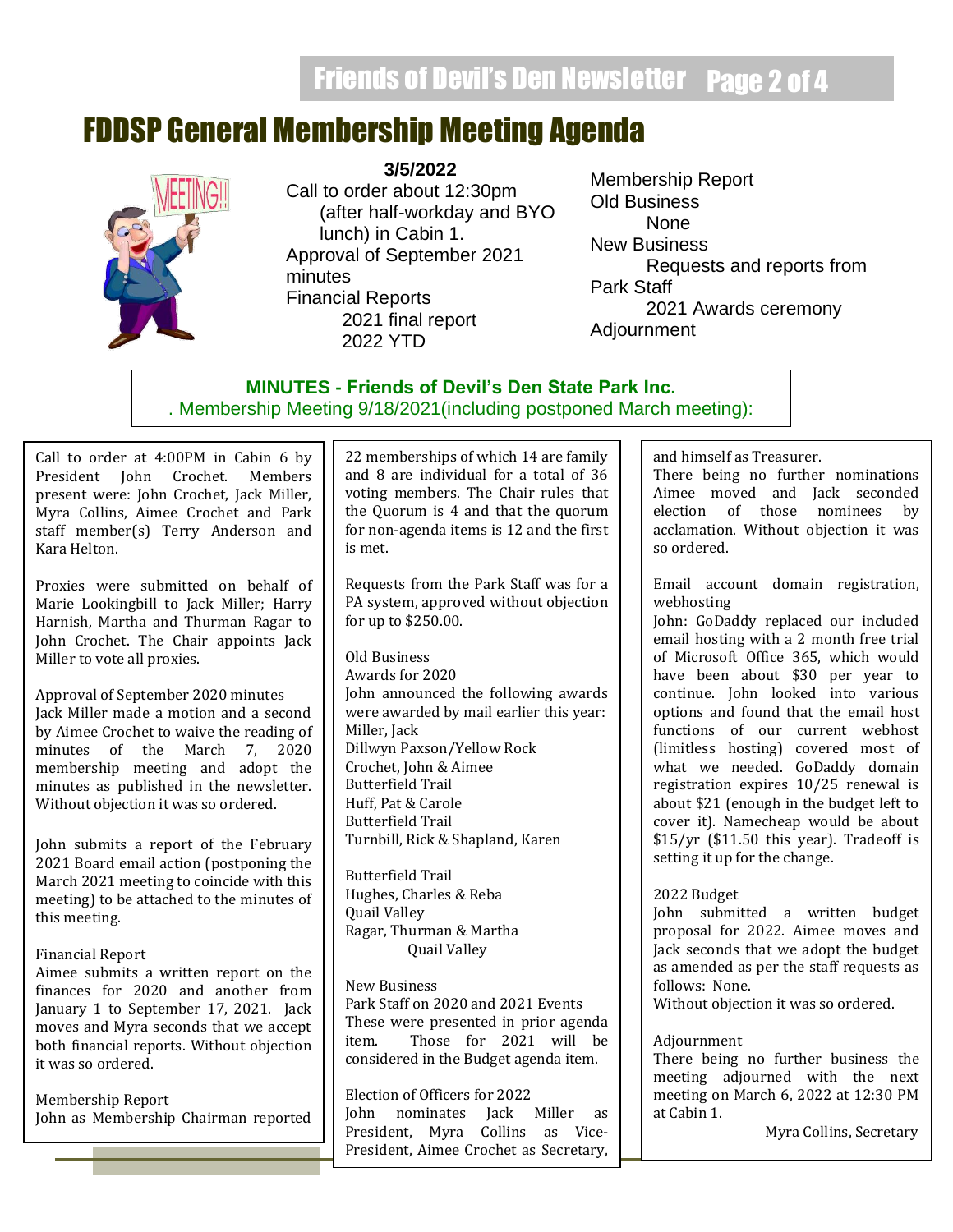## DEVIL'S DEN IN PICTURES!













## Calendar of Events

## **Be sure to check with the park at (479) 761-3325 for cancellations.**



Spring Break.….March 1-31

Annual Mt Bike Fest………Saturday, April 9

Signs of Spring/Wild Editable Workshop  $\textbf{*}$ ......Sat., April 23

Birder Weekend/ Live Birds of

Prey ………….…May 6-8

Bat-O-Rama  $\text{\#}$ ...June 10-12

Kid's Fishing Derby……Sat., June 11

Annual Devil's Den Games……Monday, July 4

Legacy Weekend.…September 1-4

Lee Creek Clean-up…Sat., September 10

Annual Mt Bike Race  $\clubsuit$  .... Sat., September 17

Fall In Love With Fall Fest

…...Saturday, October 8

Green Friday…..Friday, November 25 Devil's Den Open House  $*$ …..Sat., December 17



 **Denotes a Friends of Devil's Den sponsored event or activity**